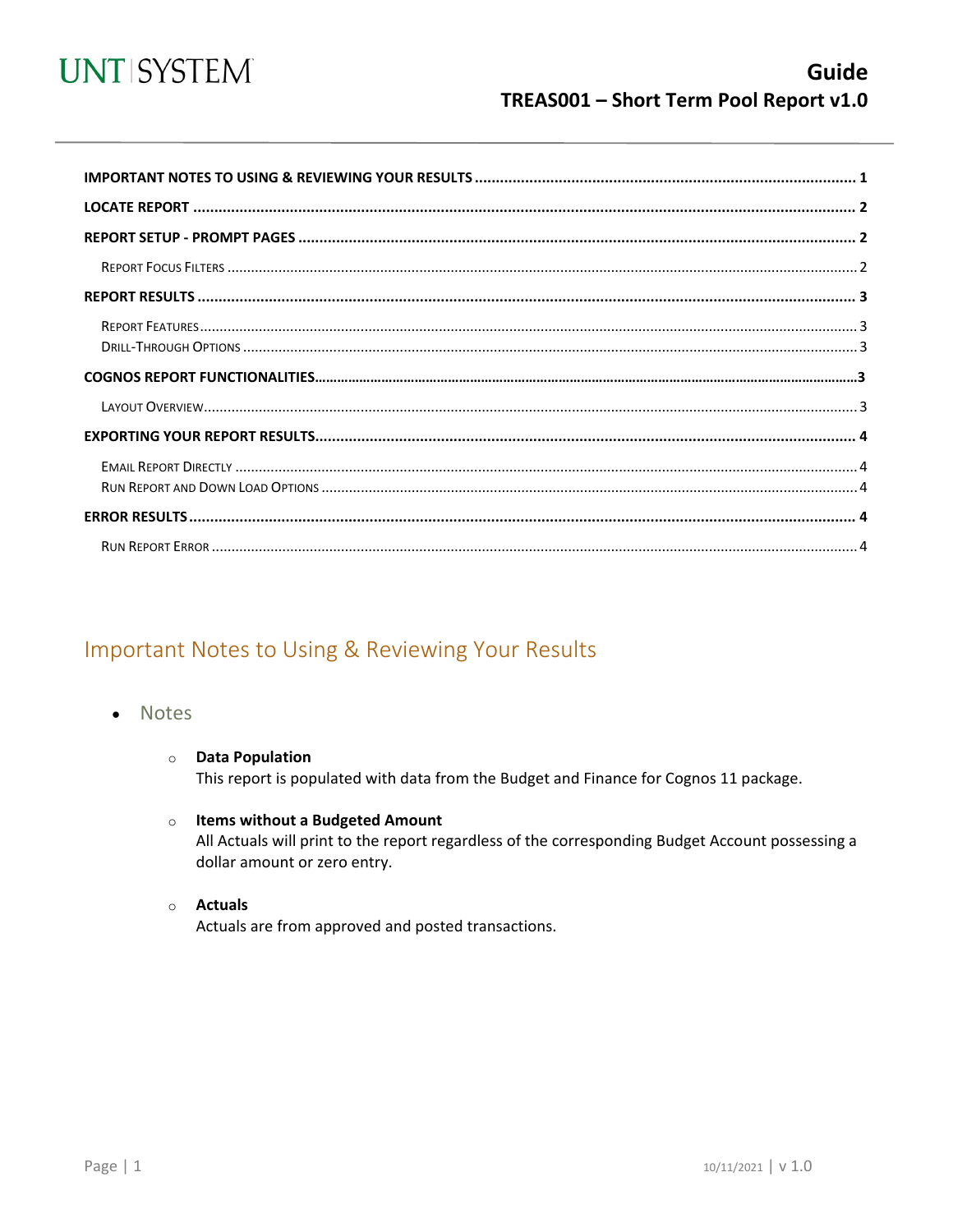### Locate Report

- 1. From the Budget & Planning **[Reporting Page](https://finance.untsystem.edu/reporting)**, locate "TREAS001 – [Short Term Pool Report"](https://cognospd.admin.unt.edu/bi/?pathRef=.public_folders%2FBudget%2Band%2BFinance%2BBasic%2BReports%2FTreasury%2FTREAS001%2B%25E2%2580%2593%2BShort%2BTerm%2BPool%2BReport) Report.
- 2. **Login** to IBM Cognos to run the report.

## Report Setup- Prompt Pages

### Report Setup - Prompt Pages

All initial **Landing Pages** for reports on the Cognos System will appear similar in format. You will have a set of filtering choices based on the source's available data.

1. Select your parameter choices. (Select Report to Run parameter within this report is required).

> *Date* Default is set to be current date. If you would like to select a different date, click the calendar icon on the right of the box and select the date by which you would like to filter your report by.

2. If you are satisfied with your choices, click the **Finish Button**.

|       | <b>TRS001 - Short Term Pool Report</b>                                                                                                             |  |
|-------|----------------------------------------------------------------------------------------------------------------------------------------------------|--|
|       | In general, Cognos reports are sourced from the Data mart, which is refreshed every night. You can expect Cognos to be available from 12AM to 9PM. |  |
|       |                                                                                                                                                    |  |
|       | <b>Please Select Parameters Below:</b>                                                                                                             |  |
| Date: | 回<br>Oct 11, 2021                                                                                                                                  |  |
|       |                                                                                                                                                    |  |
|       |                                                                                                                                                    |  |
|       |                                                                                                                                                    |  |
|       |                                                                                                                                                    |  |
|       |                                                                                                                                                    |  |
|       | Click here to be included in communication regarding reporting of Finance in Cognos                                                                |  |
|       |                                                                                                                                                    |  |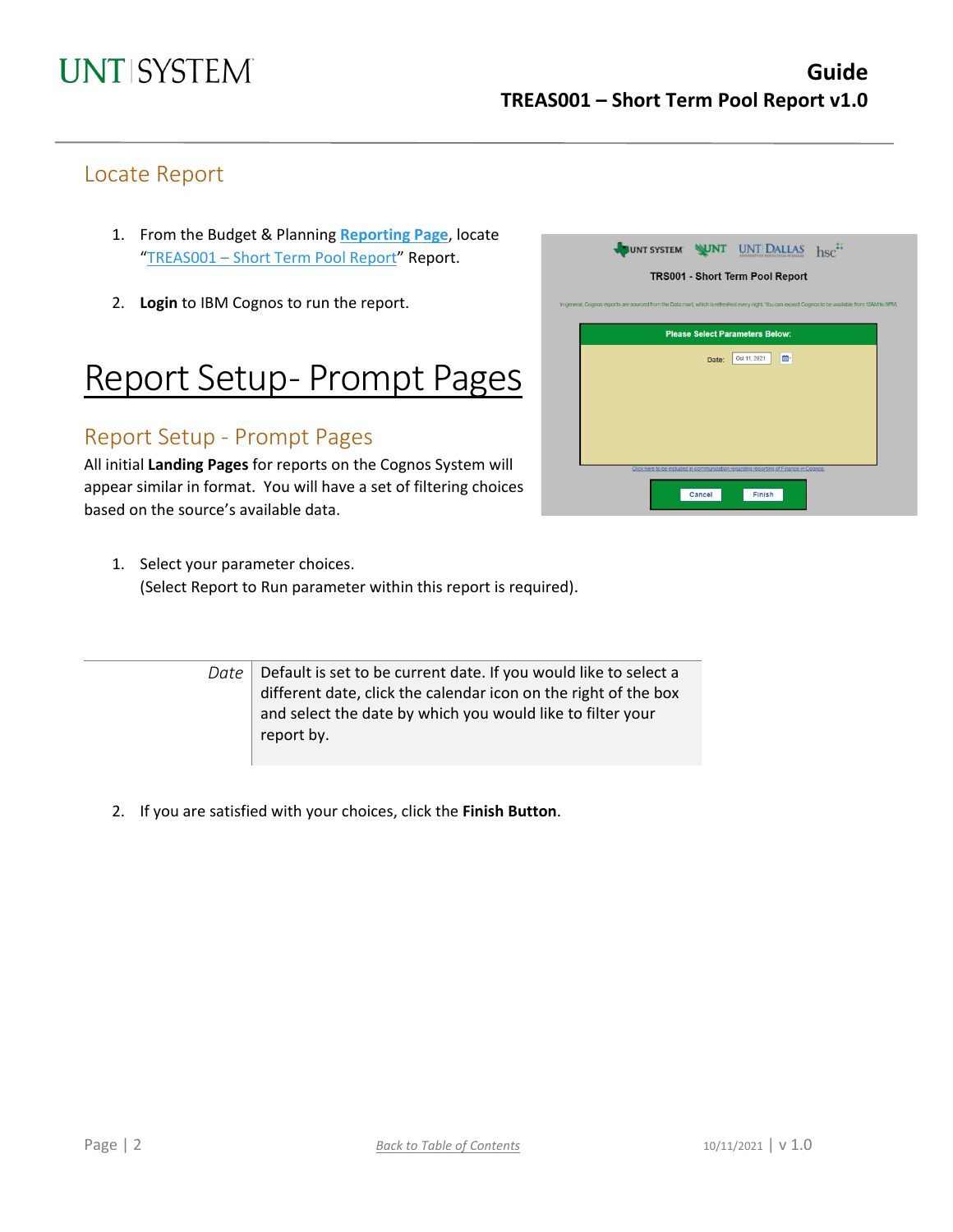## Report Results

## Report Results

#### REPORT FEATURES

- The report provides consolidated short term amount for 4 business units for selected date.
- The graphs shows the daily yield percentage of each database and daily yield amount for each business unit





### DRILL-THROUGH OPTIONS

The report currently does not offer drill-through options

## Cognos Report Functionalities

### LAYOUT OVERVIEW

- Report results are typically displayed in an interactive HTML on screen style.
- Based on your selections, if any, the report will only display results that match your initial filtering choices.
- Reports on screen may combine the Level Number result with the Description for that level in one single column. *(Report results exported to XLS will break these out, see Run Report and Down Load section below.)*
- If there is an error in your request or no results can be produced, you get a return message showing the parameters you chose that produced these results. *(See th[e Error Results section](#page-3-0) below for more information or to*